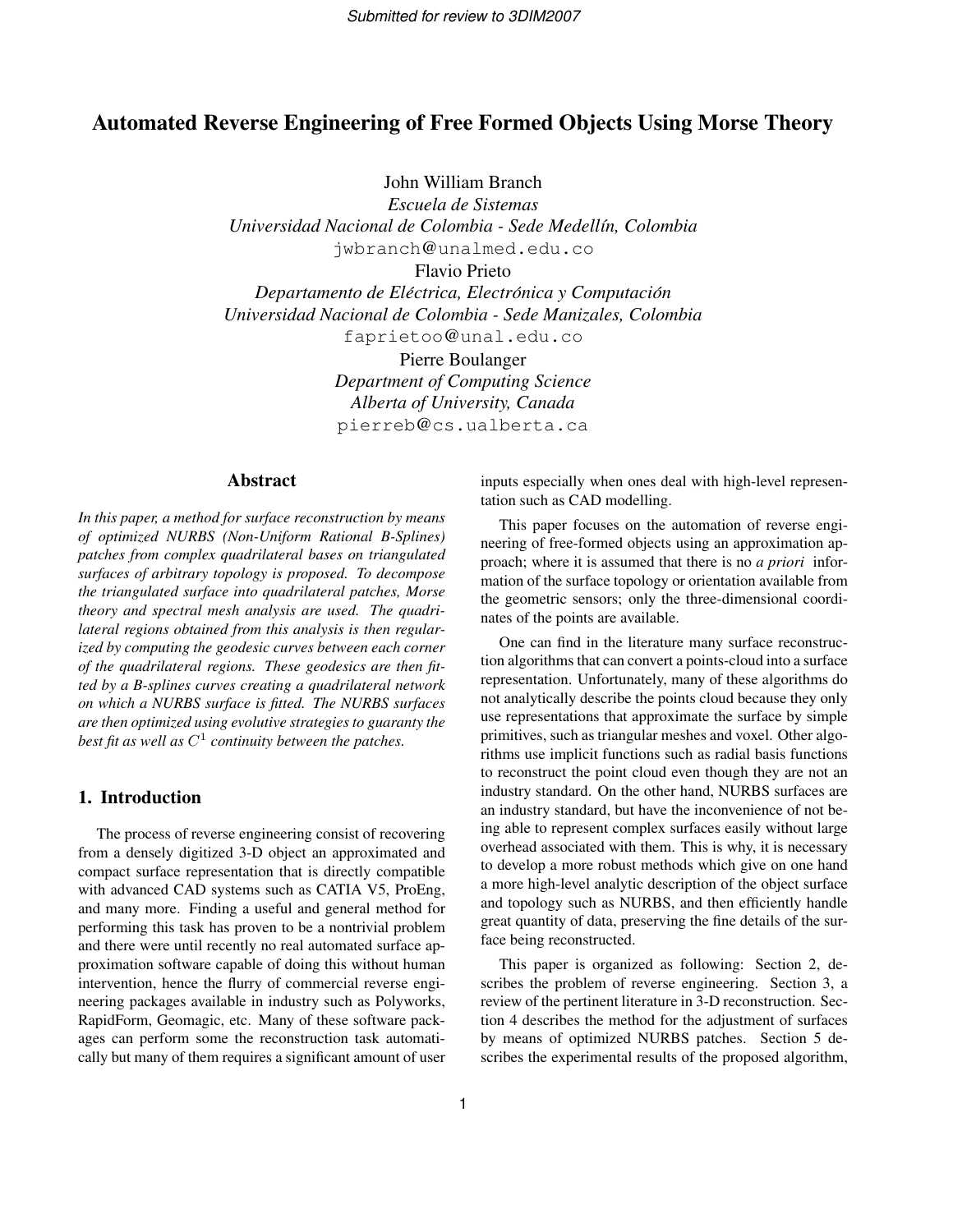and finally, in Section 6 a conclusion is presented.

### **2. The Problem of Reverse Engineering**

Computer-aided geometric design and computer-aided manufacturing systems are used in numerous industries to design and create physical objects from digital models. Typically, the process consist of constructing complex objects by a combination of simple geometrical primitives. Many of these primitives are combined by boolean operations or by specifying a boundary representation where the topology and the geometry of the object are well known. However the reverse problem, which is of inferring a geometric model from an existing physical object digitized by a 3-D sensor, is a much harder problem as it is hill-posed. Even if we know the geometry of the object with the 3 sensor, unfortunately the topology of the object was lost. We refer to this problem as reverse-engineering. There are various properties of a 3D object that one may be interested in recovering, including its shape, its color, and its material properties, and most importantly a series of geometric primitives and its associated topology. This paper addresses the problem of recovering 3D shape by using NURBS surfaces defined topologically as a network of quadrilaterals curves over the surface. The specification of the problem to be solved can be stated as follows:

"Given a set of sample points  $X$  assumed to lie on or near an unknown surface  $U$ , create a surface model S approximating  $U$ " [16].

In the general surface reconstruction problem, we consider that the points  $X$  are noisy. No structure or other information is assumed. The surface  $U$  -assumed to be a manifold- may have arbitrary topology, including boundaries, they contain sharp features such as creases and corners. Since the points  $X$  are noisy samples, we do not attempt to interpolate them, but instead find an approximating surface. Of course, a surface reconstruction procedure cannot guarantee recovering  $U$  exactly, since it is only given information about  $U$  through a finite set of noisy sample points. The reconstructed surface  $S$  should have the same topological type as  $U$  and be close to  $U$ .

**2.0.1. Morse Theory for Triangular Meshes.** The application of the Morse theory to triangular meshes implies a discrete solution. The Laplacian equation is used to find a Morse function which describes the topology represented on the triangular mesh. In this sense, additional points of the feature of the surface might exist, which produce a basis domain which adequately represents the geometry of the topology itself and the original mesh. In this work, the application of the Morse theory to triangular meshes a more robust version is proposed finding a Morse function which can be appropriated to a certain number of critical points.

The Morse theory relates the topology of a surface  $S$  with its differential structure specified by the critical points of a Morse function  $h : S \to \mathbb{R}$  [20] and is related to mesh spectral analysis.

Spectral mesh analysis is performed by initially calculating the Laplacian at every vertices. The discrete Laplacian operator on piecewise linear functions over triangulated manifolds is given by:

$$
\Delta f_i = \sum_{j \in N_i} W_{ij} (f_j - f_i) \tag{1}
$$

where  $N_i$  is the set of vertices adjacent to vertex i and  $W_{ij}$ is a scalar weight assigned to the directed edge  $(i, j)$ .

Representing the function f, by the column vector of its values at all vertices  $f = [f_1, f_2, \dots, f_n]^T$ , one can reformulate the Laplacian as a matrix:

$$
\Delta \mathbf{f} = -L\mathbf{f} \tag{2}
$$

where the Laplacian matrix  $L$  is defined by:

$$
L_{ij} = \begin{cases} \sum_{k} W_{ik} & \text{if } i = j, \\ -W_{ij} & \text{if } (i, j) \text{ is an edge of } S, \\ 0 & \text{in other case.} \end{cases}
$$
 (3)

where  $k$  is the number of neighbors of the vertex  $i$ . Eigenvalues  $\lambda_1 = 0 \leq \lambda_2 \leq \ldots \leq \lambda_n$  of L form the *spectrum* of mesh S. Besides describing the square of the frequency and the corresponding eigenvectors  $e_1, e_2, \ldots, e_n$  of L, define piecewise linear functions over S of progressively higher frequencies [24].

#### **3. Literature Review**

A wide gamut of algorithms for surface reconstruction have been proposed in the literature in recent years [4] [16] [3]. We can divide these methods into two main categories: interpolation methods and approximation methods.

**Interpolation Methods** This type of algorithms tries to obtain a piecewise linear manifold interpolating a sample data set P. These methods are appropriate for noise-free data sets.

Different approaches have been used, producing algorithms based on Delaunay triangulation. Edelsbrunner and Mucke [13] pioneered the algorithm based on Delaunay triangulation introducing an alpha-shape algorithm. This algorithm selects candidates Delaunay triangles based on the radius of the smallest empty circum-sphere. They also extended this notion to weighted alpha-shapes in which the data points can be assigned scalar weighs to cope with non-uniform samplings. For three dimensions, Amenta and Bern [1] gave an algorithm that selects a subset of the Delaunay triangles of  $P$  as the output surface. They defined a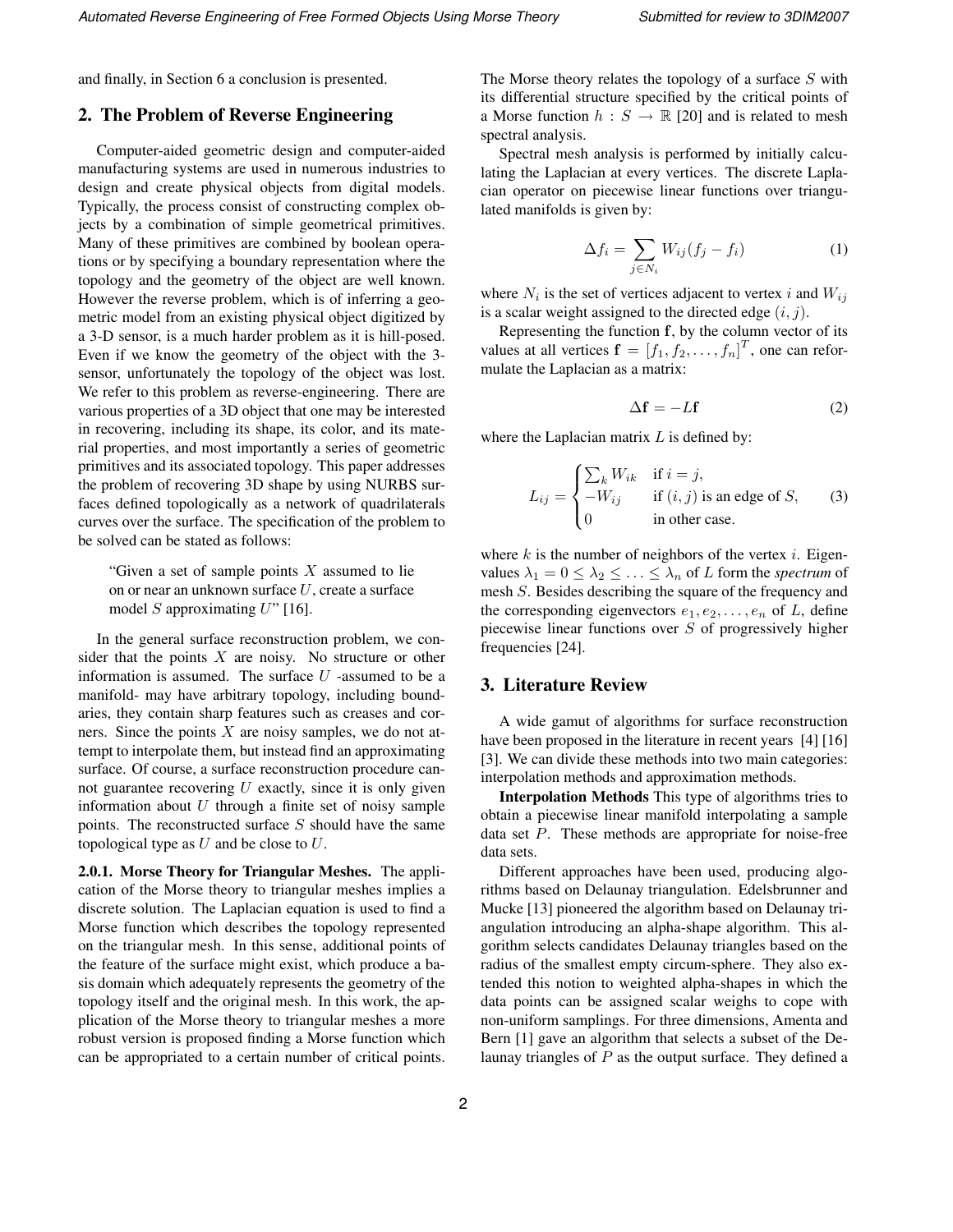sampling condition under which their output is homeomorphic to the surface of the original geometric object. They also defined the concept of poles. Other strategies use advancing fronts algorithms. Bernardini *et al.* [5] pivoting ball algorithm is conceptually based on the alpha shape and consists of rolling a ball over the data set. It is appropriate for large data sets but is extremely dependent on sampling. Based on Delaunay triangulation, Boyer and Petijan [7] gave an incremental algorithm over a 3D Delaunay triangulation that is based on a regular interpolant. More recently, David Cohen-Steiner, and Frank Da [9] developed another incremental algorithm based on the Delaunay triangulation that produces satisfactory results when the models have sharp features, irregular sampling, and large data sets.

**Approximation Methods** Instead of constructing a piecewise linear manifold interpolating the sampling points, these methods construct a polynomial or an implicit manifold near the set of sample points.

A pioneering work was presented by Hoppe *et al.* [16]. They proposed an algorithm that locally estimates a signed distance function defined on  $\mathbb{R}^3$  that returns the distance to the closest point in the manifold. The distance is negative at interior points to the manifold and positive at exterior points. They use an estimation of this distance function to the closest point in the input sample. The output surface is a polygonization of the zero set of the estimated distance function. Radial Basis Function (RBF) has been proposed by various authors: Savchenko [22], Carr *et al.* [8] and Turk and O'Brien [23]. Carr *et al.* [8] presented a polyharmonics radial basis function that can fit very large data sets consisting of millions of data points and arbitrary topology. In this method the holes are smoothly filled and the surface are smoothly extrapolated. Levin [17] developed a mesh independent method for smooth surface approximation and moving least-squares (MLS) by introducing a different paradigm based on a projection procedure. This is the closest work to our algorithm.

## **4. Approximation of Smooth Surfaces Using Morse Theory**

One of the most important phases in the 3D reconstruction process is the the process of fitting high-level surface primitive such as NURBS from triangular meshes.

The majority of the literature on re-meshing methods, focuses on the problem of producing well formed triangular meshes (ideally Delaunay). However, the ability to produce quadrilateral meshes is of great importance as it is a key requirement to fit NURBS surface on a large 3– D mesh. Quadrilateral topology is the preferred primitives for modelling many objects and in many application domains. Many formulations of surface subdivision such as SPLINES and NURBS, require complex quadrilateral bases. Recently, methods to automatically quadrilateralize complex triangulated mesh have been developed such as the one proposed by Dong et al. [11]. These methods are quite complex, hard to implement, and have many heuristic components.

In this section, a method for the surface approximation by means of optimized NURBS patches from complex quadrilateral bases on triangulated surfaces of arbitrary topology is proposed. This process of quadrilateralization produces regions composed exclusively of smooth quadrilaterals. To decompose the triangulated surface into quadrilateral patches, Morse theory and spectral mesh analysis are used. The quadrilateral border joining the critical points are regularized by computing geodesic curves between each corner and then B-splines approximate those geodesics. Following the geodesic curves approximation a NURBS surface is then fitted by changing the NURBS's weight to represent the data inside the quadrilateral region. Such NURBS surfaces fitting is non-linear and an evolutive strategy optimization method is used to minimize the distance between the surface and the points inside the quadrilateral region. The optimization also take into account the smooth joint at the boundary to guarantee  $C<sup>1</sup>$  continuity. The proposed algorithm for surface approximation by means of optimized NURBS patches is proposed in Algorithm 1.

| <b>Algorithm 1:</b> Method for fitting the surface by means<br>of optimized NURBS patches. |  |  |  |
|--------------------------------------------------------------------------------------------|--|--|--|
| Adjustment by means of optimized                                                           |  |  |  |
| NURBS patches();                                                                           |  |  |  |
| begin                                                                                      |  |  |  |
| 1. Quadrilateralization of the triangular mesh;                                            |  |  |  |
| 2. Regularization of triangular mesh;                                                      |  |  |  |
| 3. Fitting of optimized NURBS patches using                                                |  |  |  |
| evolutionary algorithm;                                                                    |  |  |  |
|                                                                                            |  |  |  |

In the following section, each steps of the proposed algorithm is described.

#### **4.1. Quadrilateralization of Triangular Mesh**

One of the first step of our algorithm consist of converting a triangular representation into a network of quadrilateral that is a complete description of the object's geometry. This is necessary as the representation by means of NURBS patches requires building a regular base on which the NURBS surfaces sits. Because of the complex and diverse forms of free-formed objects, obtaining a quadrilateral description of the whole surface is not a trivial task. In order to solve this problem, we propose the following algorithm Algorithm 2.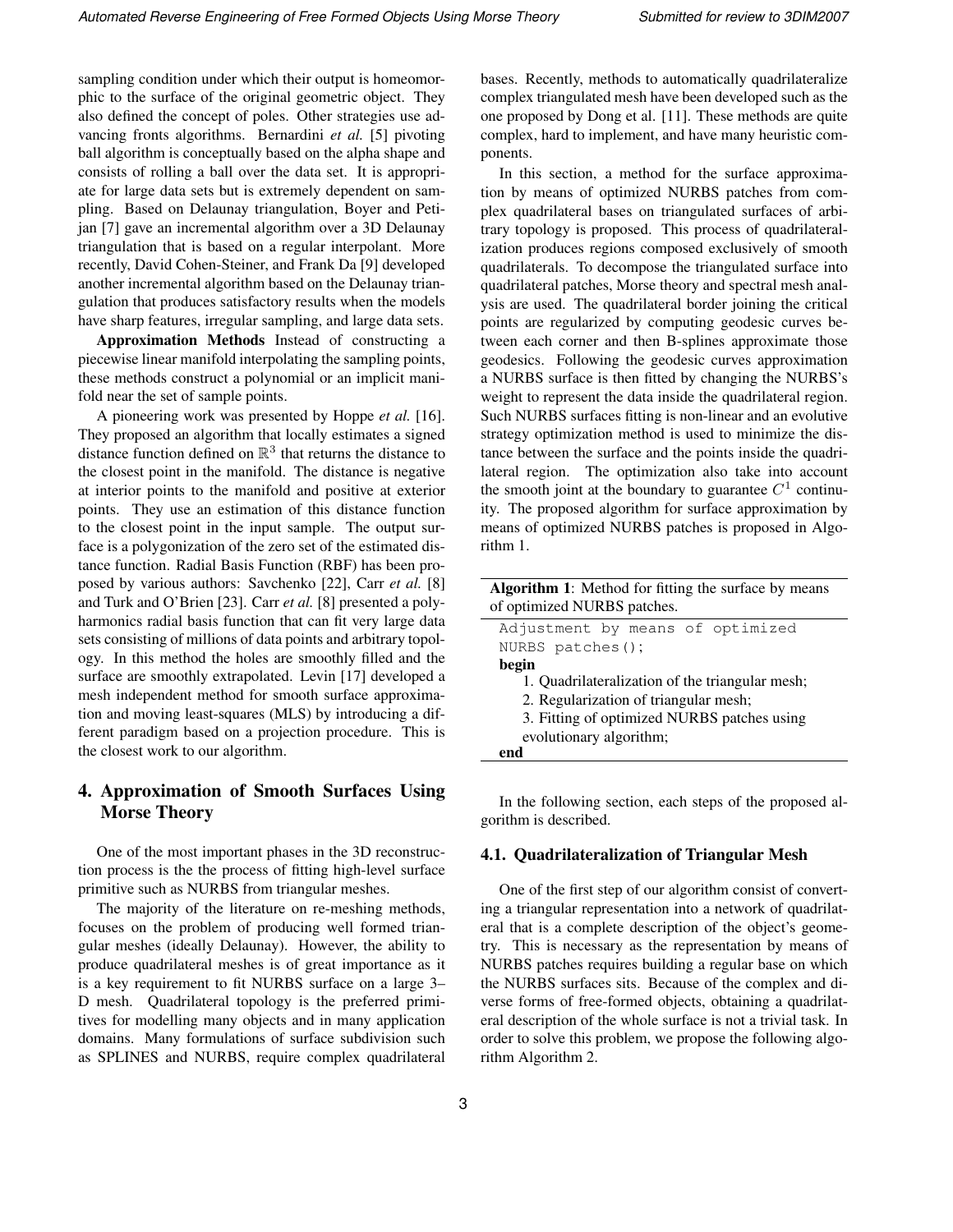**Algorithm 2**: Quadrilateralization method of a triangular mesh.

Quadrilateralization(); **begin** 1. Critical points computation; 2. Critical points interconnection; **end**

**4.1.1. Localizing Critical Points.** Initially, the quadrilateral's vertices are obtained as a critical points-set of a Morse function. Morse's discrete theory guarantees that, without caring about topological complexity of the surface represented by triangular mesh, a complete quadrilateral description is obtained. That is to say, it is possible to completely divide objects' surfaces by means of rectangles. In this procedure, an equation system for the Laplacian matrix is solved by calculating a set of eigen-values and eigenvectors for each matrix (Equation 3) [19].

A Morse-Smale complex is obtained from the connection of a critical points-set which belongs to a field of the Laplacian matrix. The definition of a field of the matrix is obtained by selecting the set of vectors associated to a solution value of the equation. As Morse function represents a function in the mesh, each eigen-value describes the frequency square of each function. Thus, selecting each eigenvalue directly indicates the quantity of critical points which the function has. For higher frequency values, a higher number of critical points will be obtained. This permits representing each object with a variable number of surface patches. The eigen value computations assigns function values to every vertex of the mesh, which permits determining whether a vertex of the mesh is at critical points of the Morse function. In addition, according to a value set obtained asthe neighborhood of the first ring of every vertex, it is possible to classify the critical points as maximum, minimum or "saddle points." Identification and classification of every critical point permits building the Morse-Smale complex.

This method to obtain critical points was tested with smooth and irregular arbitrary topology of real objects, respectively (See Figure 1(a)). For each object, the critical points obtained for different harmonics configuration are used.

**4.1.2. Critical Points Interconnection.** Once critical points are obtained and classified, then they should be connected to form the quadrilateral base of the mesh. The connection of critical points is started by selecting a "saddle point" and by building two inclined ascending lines and two declined descending lines. Inclined lines are formed as a vertex set ending at a maximum critical point. In addition, a descending line is formed by a vertex path which ends at a minimum critical point. One can then join two paths if both are ascending or descending.

After calculating every paths, the triangulation of K surface is divided into quadrilateral regions which forms Morse-Smale complex cells [19]. Specifically, every quadrilateral of a triangle falls into a "saddle point" without ever crossing a path. The complete procedure is described in Algorithm 3:

| Algorithm 3: Bulding method of MS cells. |  |  |  |  |
|------------------------------------------|--|--|--|--|
|------------------------------------------|--|--|--|--|

| Critical points interconnection();                      |  |  |  |
|---------------------------------------------------------|--|--|--|
| begin                                                   |  |  |  |
| Let $T = \{F, E, V\}$ M triangulation;                  |  |  |  |
| Initialize Morse-Smale complex, M=0;                    |  |  |  |
| Initialize the set of cells and paths, $P=C=0$ ;        |  |  |  |
| $S = SaddlePointFinding(T);$                            |  |  |  |
| S=MultipleSaddlePointsDivission(T);                     |  |  |  |
| SortBy Inclination(S);                                  |  |  |  |
| <b>for</b> every $s \in S$ in ascending order <b>do</b> |  |  |  |
| Calculate A seedingPath(P);                             |  |  |  |
| end                                                     |  |  |  |
| while <i>exists intact</i> $f \in F$ do                 |  |  |  |
| GrowingRegion $(f, p0, p1, p2, p3)$ ;                   |  |  |  |
| CreateMorseCells $(C, p0, p1, p2, p3)$ ;                |  |  |  |
| end                                                     |  |  |  |
| $M = MorseCellsConnection(C);$                          |  |  |  |
| end                                                     |  |  |  |

In Figure 1(b), it is observed how resulting quadrilateral patches are adequately formed, and they are directly obtained from intrinsic surface properties, adjusting to the objects' geometry.

#### **4.2. Regularization of the Quadrilateral Border Curves**

Because the surface needs to be fitted using NURBS patches, it is necessary to regularize the quadrilateral curves obtained from the mesh. The curves are regularized and fitted by b-splines using the following Algorithm 4.

One of the quadrilateral border is selected from the mesh, and later a border is selected from each quadrilateral border and its opposite. The initially selected border is random. The opposite order is searched as one which does not contain the vertices of the first one. If the first selected border has vertices A and B, it is required that the opposite border does not contain vertices A and B, but the remaining, B and C.

Later, B-splines are fitted on selected borders with a  $\lambda$ density, to guarantee the same points for both borders are chosen, regardless of the distance between them. In general, a B-spline does not interpolate every control point; therefore, they approximate curves which permit a local manipulation of the curve, and they require fewer calculations for coefficient determination.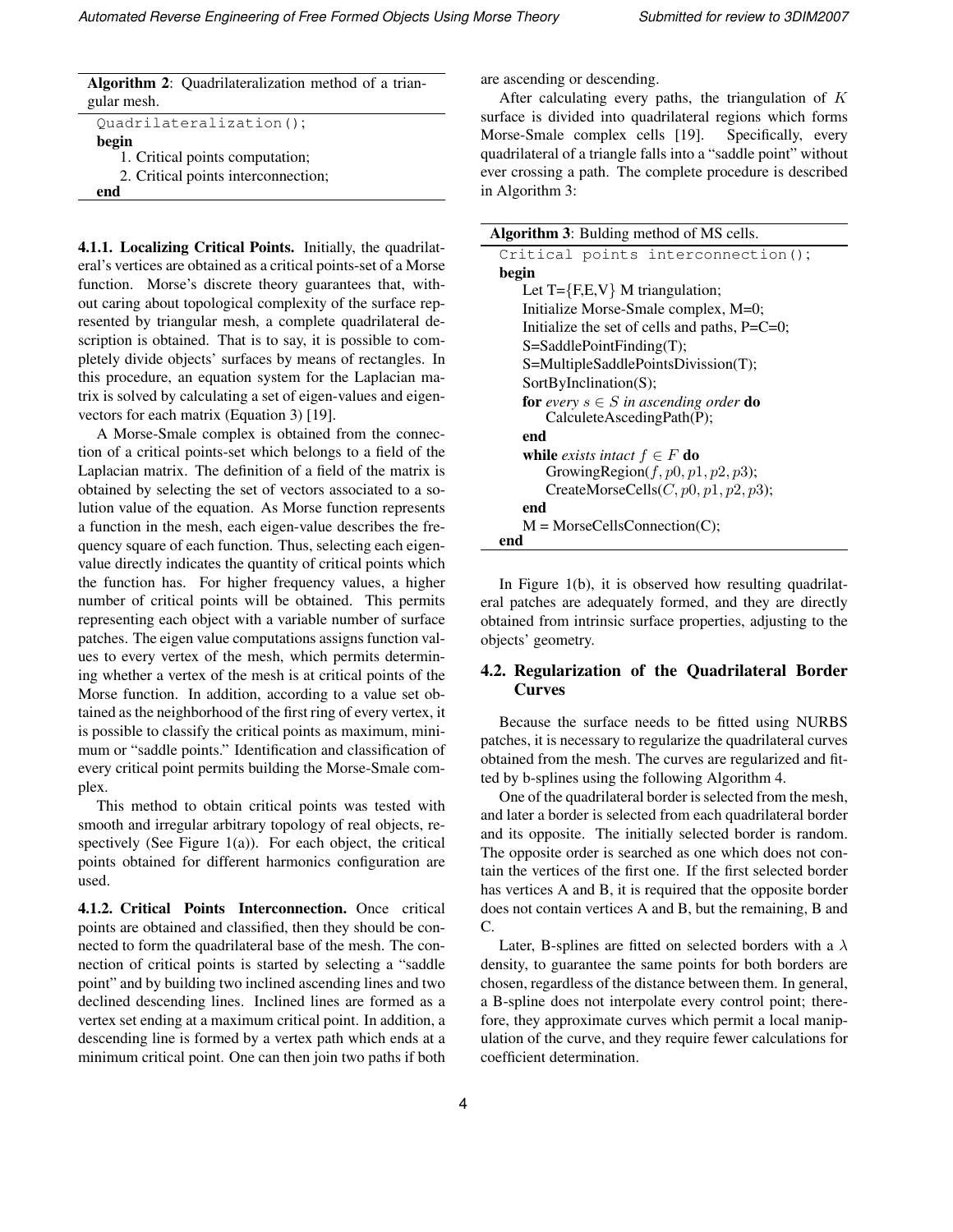| Quadrilateral mesh regularization<br>Algorithm 4: | Algorithm 5: Optimization and continuity method of |
|---------------------------------------------------|----------------------------------------------------|
| method                                            | NURBS patches method.                              |
| Required ();                                      | Adjustment by optimized NURBS                      |
| begin                                             | patches();                                         |
| 1. Quadrilateral selection;                       | begin                                              |
| 2. Selection of a border of the selected          | 1. Optimization of the NURBS patches;              |
| quadrilateral and its opposite;                   | 1.1. Multiple ES usage with deterministic          |
| 3. Regularization using B-splines with lambda     | replacement by inclusion;                          |
| density:                                          | 1.2. Application of ES to control weights of       |
| 4. Regularized points match by means of geodetics | NURBS:                                             |
| FMM:                                              | 2. Union of NURBS patches with continuity $C^1$ ;  |
| 4.1 Smoothing of geodetic with B-splines;         | 2.1. Check continuity between axis;                |
| 5. Points generating for every B-spline line with | 2.2. Check continuity at vertices;                 |
| lambda density;                                   | end                                                |

Having these points at selected borders, it is required to match them. This is done with FMM (*Fast Marching Method*). This algorithm is used to define a distance function from an origin point to the remainder or surface with a computational complexity of  $O(n \times \log n)$ . This method integrates a differential equation to obtain the geodetic shortest path by traversing the triangle vertices.

**end**

At the end of the regularization process, B-splines are fitted on geodetic curves and density  $\lambda$  points are generated at every curve which unite the border points of quadrilateral borders, to finally obtain the grid which is used to fit the NURBS surface.

#### **4.3. Fitting of Optimized NURBS Patches Using an Evolutionary Algorithm**

This section presents a method based on an evolutionary strategy (ES), to determine the weights of control points of a NURBS surface, without modifying the location of sampled points of the original surface. The main goal is to reduce the error between the NURBS surfaces and the data points inside the quadrilateral regions. In addition, the algorithm make sure that the  $C<sup>1</sup>$  continuity condition is preserved for all optimized NURBS patches. The proposed algorithm is described in Algorithm 5.

**4.3.1. Optimization of NURBS Parameters.** A NURBS surface is completely determined by its control points  $P_{i,j}$ . The main difficulty in fitting NURBS surface locally is in finding an adequate parametrization for the NURBS and the ability to automatically choose the number of control points and their positions. The NURBS's weight function  $w_{i,j}$ determine the local influence degree of a point in surface topology. Generally, weights of control points for a NURBS surface are assigned in an homogeneous way and are set equal to 1, reducing NURBS to simple B-spline surface. The determination of NURBS control points and weights for arbitrarily curved surfaces adjustment is a complex nonlinear problem.

The minimization problem can be expressed by:

$$
\delta = \sum_{l=1}^{np} \left( Z_l - \frac{\sum_{i=0}^{n} \sum_{j=0}^{m} N_{i,p}(u) N_{j,q}(v) w_{i,j} \mathbf{P}_{i,j}}{\sum_{i=0}^{n} \sum_{j=0}^{m} N_{i,p}(u) N_{j,q}(v) w_{i,j}} \right)^2
$$
(4)

where  $N_{i,p}(u)$  and  $N_{j,q}(v)$  are B-spline basis functions of p degree and  $q$  in the parametrical directions  $u$  and  $v$  respectively,  $w_{i,j}$  are the weights,  $P_{i,j}$  the control points, and np the number of control points. If the number of knots and their positions are fixed, same as the weights set and only the control points  $(\{\{\mathbf{P}_{i,j}\}_{i=1}^n\}_{j=1}^m \in \mathbb{R})$ , they are considered during minimization of Equation 4, then we have a simpler linear mean square problem. If knots or the weights are considered unknown it will be necessary to solve a nonlinear problem. In many applications, the optimal position of knots is not necessary. Hence, the knots location problem is solved by using a heuristic.

The optimization process is formally described as follows: Let  $P_t = \{p_1, p_2, \dots, p_n\}$  a points-set in  $\mathbb{R}^3$  sampled from the surface of a physical object, our problem consists of  $E(s) = \frac{1}{n} \sum_{n=1}^{\infty}$  $i=1$  $d^2(\mathbf{p}_i, S_i) < \delta$ , where  $d(\mathbf{p}_i, S_i)$  represents the Euclidian distance between a point of the set  $P<sub>t</sub>$ of sampled points of the original surface S, and a point on the approximated surface  $S'$ . To get the configuration of surface  $S'$ ,  $E$  is minimized to a tolerance lower than the given  $\delta$ . Minimization is performed using an evolution strategy  $(\mu + \lambda)$  defined as follows:

- **Representation Criteria:** Representation is performed using of pairs of real vectors.
- **Treatment criteria of outlier individuals:** A filtering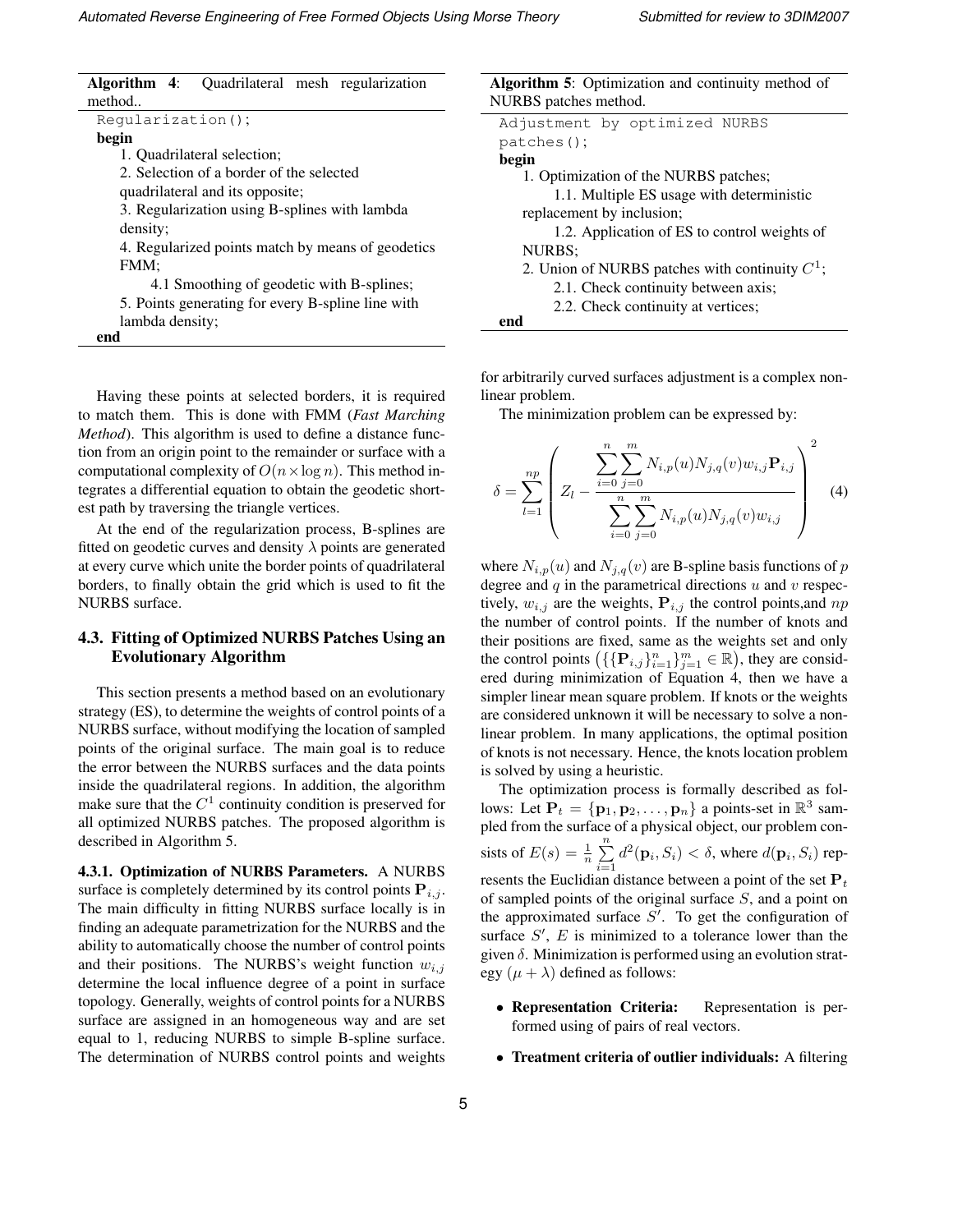of individuals is performed making outlier individuals ignored.

- **Genetic Operators**:
	- **Individual:** The initial values  $w_i$ ,  $\delta_i$  of ALELOS of every individual are uniformly distributed in interval [0.5, 1.5]. This range is chosen because it is where the initial values of ALELOS of individuals are given, which correspond to weights of control points and therefore should not initially set to zero.
	- **– Mutation:** Individuals mutation will not be correlated with  $n \sigma' s$  (mutation steps) as established in individual configuration, and it is performed as indicated in the following equations:

$$
\sigma_i' = \sigma_i e^{(c_0.N(0,1) + c_i.N_i(0,1))} \tag{5}
$$

$$
x_i' = x_i + \sigma_i'.N_i(0,1)
$$
 (6)

where  $N(0, 1)$  is a normal distribution with expected value 0 and variance 1,  $c_0, c_i$  are constants which control the size of the mutation step. This refers to the change in mutation step  $\sigma$ . Once the mutation step has been updated, the mutation of ALELOS of individuals is generated  $w_i$ .

- **Selection Criteria:** The best individuals in each generation are selected according to the result of the fitness function.
- **Replacement criteria:** In ES, the replacement criteria is always deterministic, which means that  $\mu$  or  $\lambda$ best members are chosen. In this case, the replacement by inclusion was used, in which the  $\mu$  descendants are joined with the  $\lambda$  best members and are taken for the new population.
- **Recombination operator:** Two types of recombination are applied whether object variables  $w_i$  or strategy parameters  $\sigma_i$  are being recombined. For object variables, an intermediate global recombination is used:

$$
b_i' = \frac{1}{\rho} \sum_{k=1}^{\rho} b_{k,i}
$$
 (7)

where  $b_i$ <sup>'</sup>  $i_i$  is the new value of ALELO i, and  $\rho$  is the number of individuals within the population.

For strategy parameters, an intermediate local recombination is used:

$$
b_i^{'} = u_i b_{k_1,i} + (1 - u_i) b_{k_2,i}
$$
 (8)

where  $b_i^{'}$  $i_i$  is the new value of the ALELO i, and  $u_i$  is a real number which is distributed uniformly within the interval  $[0, 1]$ .

**4.3.2. NURBS Patches Continuity.** Continuity in regular cases (4 patches joined at one of the vertex) is a solved problem [12]. However, in neighborhoods where the neighbors' number is different from  $4 (v \geq 3 \rightarrow v \neq 4)$ , continuity must be adjusted to guarantee a soft transition of the implicit surface function between patches of the partition. Although diverse continuity schemes between parametric functions exist, two of these approaches have been emphasized and they have become an industry standard. Continuity  $C^0$  shows that a vertex continuity between two neighboring patches must exist. This kind of continuity only guarantees that spaces or holes at the assembling limit between two parametric surfaces does not exists.  $C<sup>1</sup>$  shows that continuity in normals between two neighboring patches must exist. This kind of continuity guarantees a soft transition between patches, offering a correct graphical representation.

In this paper,  $C<sup>1</sup>$  continuity between NURBS patches is guaranteed, using Peters continuity model [21] which guarantees continuity of normals between bi-cubical spline functions. Peters proposes a regular and general model of bi-cubical NURBS functions with regular nodes vectors and the same number of control points at both of the parametric directions. In our algorithm, Peter's model was adapted by choosing generalizing NURBS functions, with the same control points number at both of the parametric directions, bi-cubic basis functions and regular expansions in their node vectors.

**Continuity Along the Quadrilateral Boundaries:** To guarantee  $C<sup>1</sup>$  continuity between the boundaries of neighboring patches, extreme control points which affect the continuity between patches must be found. Due to data ordering within the proposed parametrization schema, two adjacent patches will have the same number of control points at the common axis, regardless of their disposition. To adjust continuity between axes, control points are calculated on the analyzed boundary, to make it co-lineal with neighboring control points on adjacent patches.

Equation 9 illustrates the new position for a control point at given  $P_{eje}$  axis, where  $P_A^{vec}$  is the neighbor point to  $P_{eje}$ at patch  $B$ . The new control point  $P_{eje}$  is the medium point between the two adjacent control points  $P_A^{vec}$  y  $P_B^{vec}$  which guarantees that control points on the axis and their adjacent neighbors at each patch is co-linear.

$$
P_{eje} = \frac{P_A^{vec} + P_B^{vec}}{2} \tag{9}
$$

**Continuity at Quadrilateral Vertices:** Continuity at vertices of quadrilateral regions is guaranteed by making sure that every adjacent control points at each vertices is co-planar.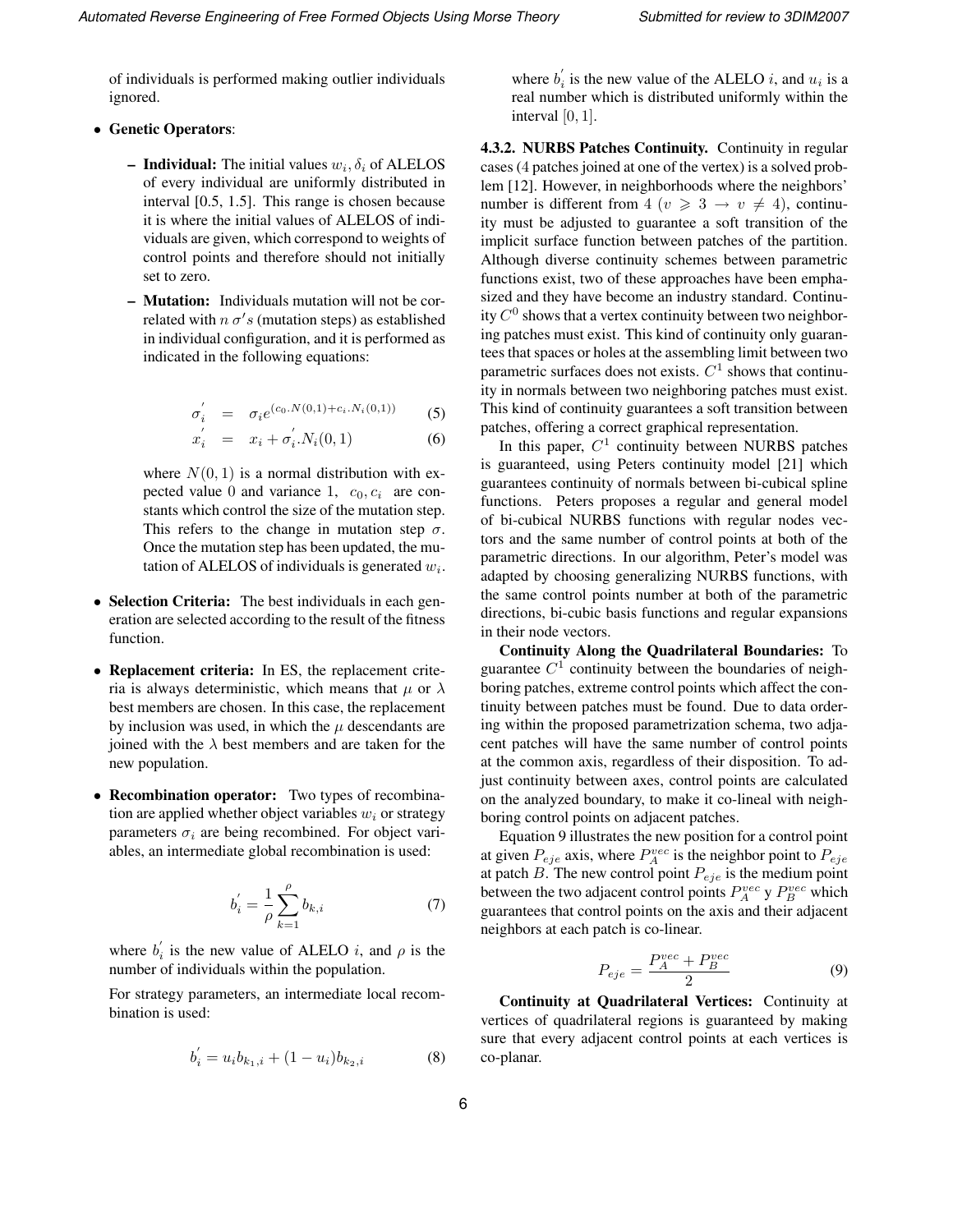Under the continuity criteria proposed by Peters, continuity at quadrilateral vertices are generalized, that is to say, the adjustment process is the same regardless of the number of patches which can be found at a given vertex. We have  $\pi^T P = 0$ , where  $\pi$  is a given plane and P is a point on the plane. If the system of equations is over-determined with more than four points, the equation which best adjusts a given point-set can be found.

Equation 10 represent the over-determined system where  $P = [P_1, P_2, \dots, P_n]$ <sup>T</sup> with  $n \ge 4$  are control points at the vertices. The equation is solved using Singular Values Decomposition  $SVD$ , with the last column of matrix  $P$  the equation of the plane which is adjusted to points-set  $P$  in the quadratic mean square error sense. [15].

$$
\begin{bmatrix} P_x^1 & P_y^1 & P_z^1 & 1 \ P_x^2 & P_y^2 & P_z^2 & 1 \ \cdots & \cdots & \cdots & 1 \ P_x^n & P_y^n & P_z^n & 1 \end{bmatrix} \begin{bmatrix} \pi_x \\ \pi_y \\ \pi_z \\ \pi_z \end{bmatrix} = 0 \qquad (10)
$$

Continuity is adjusted by projecting control points P onto the plane given by Equation 10:

$$
\pi = n_1(x - x_o) + n_2(y - y_o) + n_3(z - z_o) \tag{11}
$$

where  $N = [n_1, n_2, n_3]$  is the plane's normal and  $P_0 =$  $[x_0, y_0, z_0]$  is a point on the plane. The projection  $P_I =$  $[x_I, y_I, z_I]$  of a point  $P = [P_x, P_y, P_z]$  on the plane is given by:

$$
x_I = P_x + n_1 t_I \quad y_I = P_y + n_2 t_I \quad z_I = P_z + n_3 t_I \tag{12}
$$

where  $t$  is the parametric value of the straight line which passes through point  $P$  in the direction of the plane's normal N.

Using Equation 12, it is possible to project control points on the given plane, which guarantee the continuity of normals at vertices of the quadrilateral partition, ensuring that every adjacent control points are co-planar.

### **5. Experimental Results**

In this section, the results of the methodology of threedimensional reconstruction of free-form objects proposed in this paper are shown. To validate the functionality of the proposed algorithm for surface fitting by means of NURBS patches, the results for a free-form object (see Figure 1) are presented.

Tests were performed using a 3.0 GHz dual Opteron processor computer, with 1.0 GB RAM, running Microsoft Windows XP operating system. The methods were implemented using C++ and MATLAB. The data used were obtained with Kreon range scanners, available at the Advanced Man-Machine Laboratory – Department of Computing Science, University of Alberta, Canada.

The partial results obtained at each one of the intermediate stages of the proposed algorithms in this paper are shown in Figure 1. This object called Mask is composed of 18 range images, corresponding to 84068 points. The final model is composed of 105 optimized NURBS surfaces patches with an adjustment error of  $1.02 \times 10^{-3}$  (See Figure  $1(f)$ ). The reconstruction of the object took an average time of 32 minutes.

# **6. Conclusion**

The methodology proposed in this thesis for the automation of reverse engineering of free-form three-dimensional objects has a wide application domain, allowing adjustment of surfaces regardless of topological complexity of the original objects.

A novel method for fitting triangular mesh using optimized NURBS patches has been proposed. This method is topologically robust and guarantees that the complex base be always quadrilateral creating a network of surfaces which is compatible with most commercial CAD systems.

In the proposed algorithm, the NURBS patches are optimized using multiple evolutionary strategies to estimate the optimal NURBS parameters. The resulting NURBS are then joined, guaranteing  $C^1$  continuity. The formulation of  $C<sup>1</sup>$  continuity presented in this paper can be generalized, because it can be used to approximate regular and irregular neighborhoods which present model processes regardless of partitioning and parametrization.

#### **References**

- [1] Amenta N., Bern M., and Kamvysselis M. A new voronoibased surface reconstruction algorithm. *Proc. 25th International Conference on Computer Graphics and Interactive Techniques*, pages 415–421, July 1998.
- [2] Amenta N., Choi S., Dey K., and Leekha N. A simple algorithm for homeomorphic surface reconstruction. *Proc. 16th Annual ACM Symposium on Computational Geometry*, pages 213–222, June 2000.
- [3] Arge A., Daehlen M., and Tveito A. Approximation of scattered data using smooth grid functions. Technical Report STF33 A94003, SINTEF, 1994.
- [4] Baxter B. *The interpolation theory of radial basis functions*. PhD thesis, Trinity College, University of Cambridge, 1992.
- [5] Bernardini F., Mittleman J., Rushmeier H., Silva C., and Taubin G. The ball-pivoting algorithm for surface reconstruction. *IEEE Transactions on Visualization and Computer Graphics*, 5(4):349–359, /1999.
- [6] Boissonnat J. and Cazals F. Smooth surface reconstruction via natural neighbor interpolation of distance functions. *Computational Geometry*, 22(1-3):185–203, 2002.